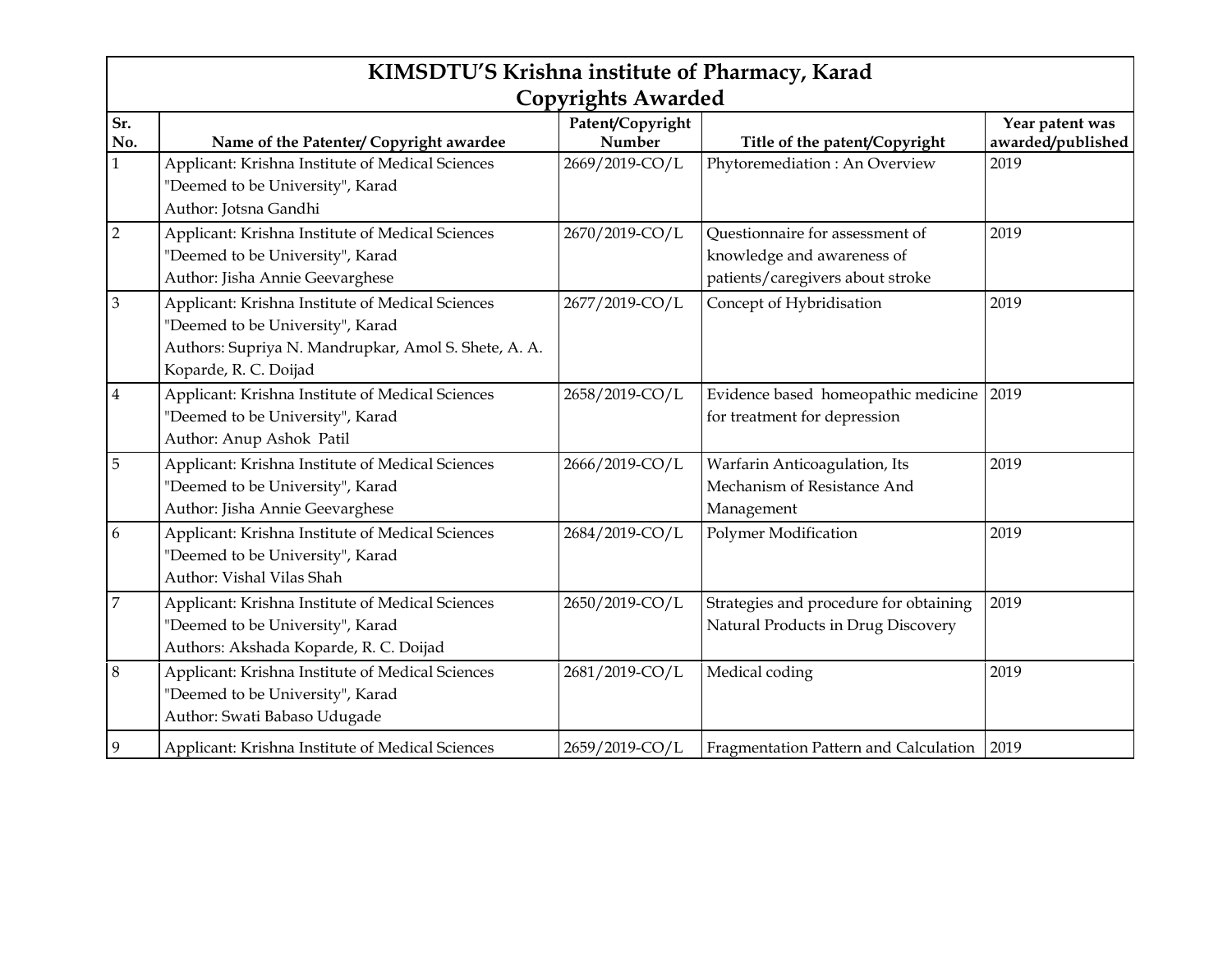|    | "Deemed to be University", Karad<br>Authors: Amol S. Shete, R. C. Doijad, Mandrupkar S.N                                                              |                 | of Solubility Parameters of Aceclofenac<br><b>By Different Methods</b>                                        |      |
|----|-------------------------------------------------------------------------------------------------------------------------------------------------------|-----------------|---------------------------------------------------------------------------------------------------------------|------|
| 10 | Applicant: Krishna Institute of Medical Sciences<br>"Deemed to be University", Karad<br>Author: Jisha, Doijad                                         | 14513/2019-CO/L | Assessment of knowledge of asthmatic<br>patients regarding disease and proper<br>use of metered dose inhalers | 2019 |
| 11 | Applicant: Krishna Institute of Medical Sciences<br>"Deemed to be University", Karad<br>Authors: Anuradha Chivate, Pratibha Salve, Rajendra<br>Doijad | 18960/2019-CO/L | Procedure with flowchart for<br>preparation, storage and release of<br>resealed erythrocytes                  | 2020 |
| 12 | Applicant: Krishna Institute of Medical Sciences<br>"Deemed to be University", Karad<br>Author: R. C. Doijad                                          | 19422/2019-CO/L | Preformulation Considerations                                                                                 | 2020 |
| 13 | Applicant: Krishna Institute of Medical Sciences<br>"Deemed to be University", Karad<br>Authors: Niranjan Chivate, Shubhangi Shinde, Kiran<br>Waikar  | 18923/2019-CO/L | Process with Standardized Flow Chart<br>for Isolation of Glycyrrhetinic Acid<br>from Liquorice                | 2020 |
| 14 | Applicant: Krishna Institute of Medical Sciences<br>"Deemed to be University", Karad<br>Author: Jotsna Gandhi                                         | 4965/2020-CO/L  | Factors affecting somatic<br>embryogenesis                                                                    | 2020 |
| 15 | Applicant: Krishna Institute of Medical Sciences<br>"Deemed to be University", Karad<br>Authors: Amol S. Shete, R. C. Doijad                          | 5127/2020-CO/L  | Tables for calculation of solubility<br>parameters of mefloquine<br>hydrochloride by different methods        | 2020 |
| 16 | Applicant: Krishna Institute of Medical Sciences<br>"Deemed to be University", Karad<br>Author: Swati Babaso Udugade                                  | 5151/2020-CO/L  | Mnemonic for remembering<br>proportion of oil: water: gum used for<br>preparation of primary emulsion         | 2020 |
| 17 | Applicant: Krishna Institute of Medical Sciences<br>"Deemed to be University", Karad<br>Authors: Rohit Bhosale, R. C. Doijad                          | 7995/2020-CO/L  | Process Flow For Direct Compression<br>Process                                                                | 2020 |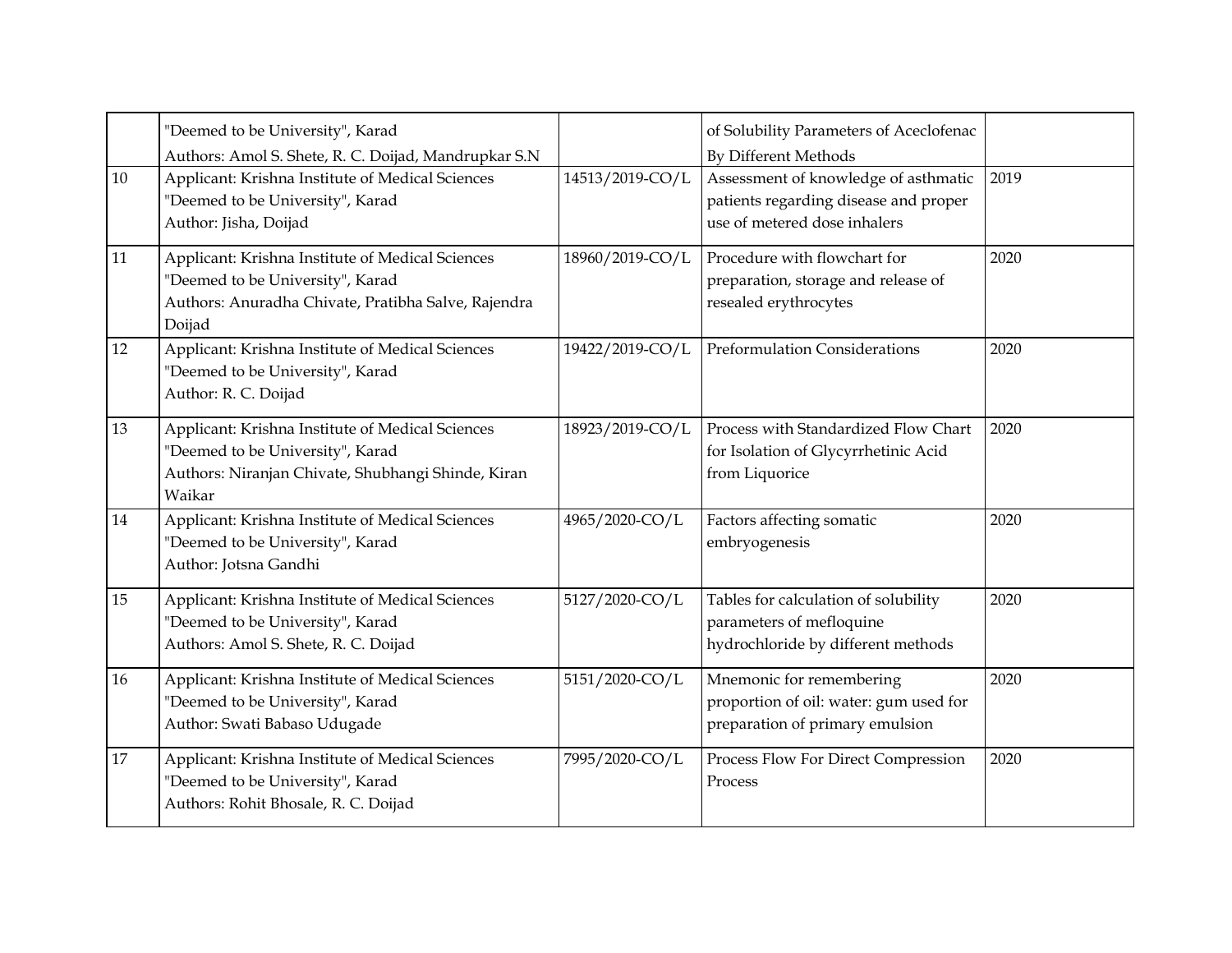| 18 | Applicant: Krishna Institute of Medical Sciences<br>"Deemed to be University", Karad<br>Authors: Rohit Bhosale, R. C. Doijad                          | 8094/2020-CO/L | Process Flow For Dry Granulation<br>Process                                                                              | 2020 |
|----|-------------------------------------------------------------------------------------------------------------------------------------------------------|----------------|--------------------------------------------------------------------------------------------------------------------------|------|
| 19 | Applicant: Krishna Institute of Medical Sciences<br>"Deemed to be University", Karad<br>Authors: Rohit Bhosale, R. C. Doijad                          | 8102/2020-CO/L | Process Flow For Wet Granulation<br>Process                                                                              | 2020 |
| 20 | Applicant: Krishna Institute of Medical Sciences<br>"Deemed to be University", Karad<br>Author: Amol Shete                                            | 7801/2020-CO/L | Glanders: A Rare Disease                                                                                                 | 2020 |
| 20 | Applicant: Krishna Institute of Medical Sciences<br>"Deemed to be University", Karad<br>Author: Amol Shete                                            | 7801/2020-CO/L | Glanders: A Rare Disease                                                                                                 | 2020 |
| 21 | Applicant: Krishna Institute of Medical Sciences<br>"Deemed to be University", Karad<br>Authors: Anuradha Chivate, Pratibha Salve, Rajendra<br>Doijad | 9239/2020-CO/L | Recent systematic review of use of<br>Sorafenib formulations as a potential<br>anticancer drug                           | 2020 |
| 22 | Applicant: Krishna Institute of Medical Sciences<br>"Deemed to be University", Karad<br>Authors: Niranjan Chivate, Shubhangi Shinde, Kiran<br>Waikar  | 9241/2020-CO/L | Process with standardized flow chart<br>for formulation and characterization of<br>self emulsifying drug delivery system | 2020 |
| 23 | Applicant: Krishna Institute of Medical Sciences<br>"Deemed to be University", Karad<br>Authors: Jisha Annie Geevarghese, Rajendra. C. Doijad         | 9334/2020-CO/L | A review on clinical data management<br>in clinical trials                                                               | 2020 |
| 24 | Applicant: Krishna Institute of Medical Sciences<br>"Deemed to be University", Karad<br>Authors: P.S. Karanje, Dr. R.C. Doijad                        | 9461/2020-CO/L | <b>Classification of Glycosides</b>                                                                                      | 2020 |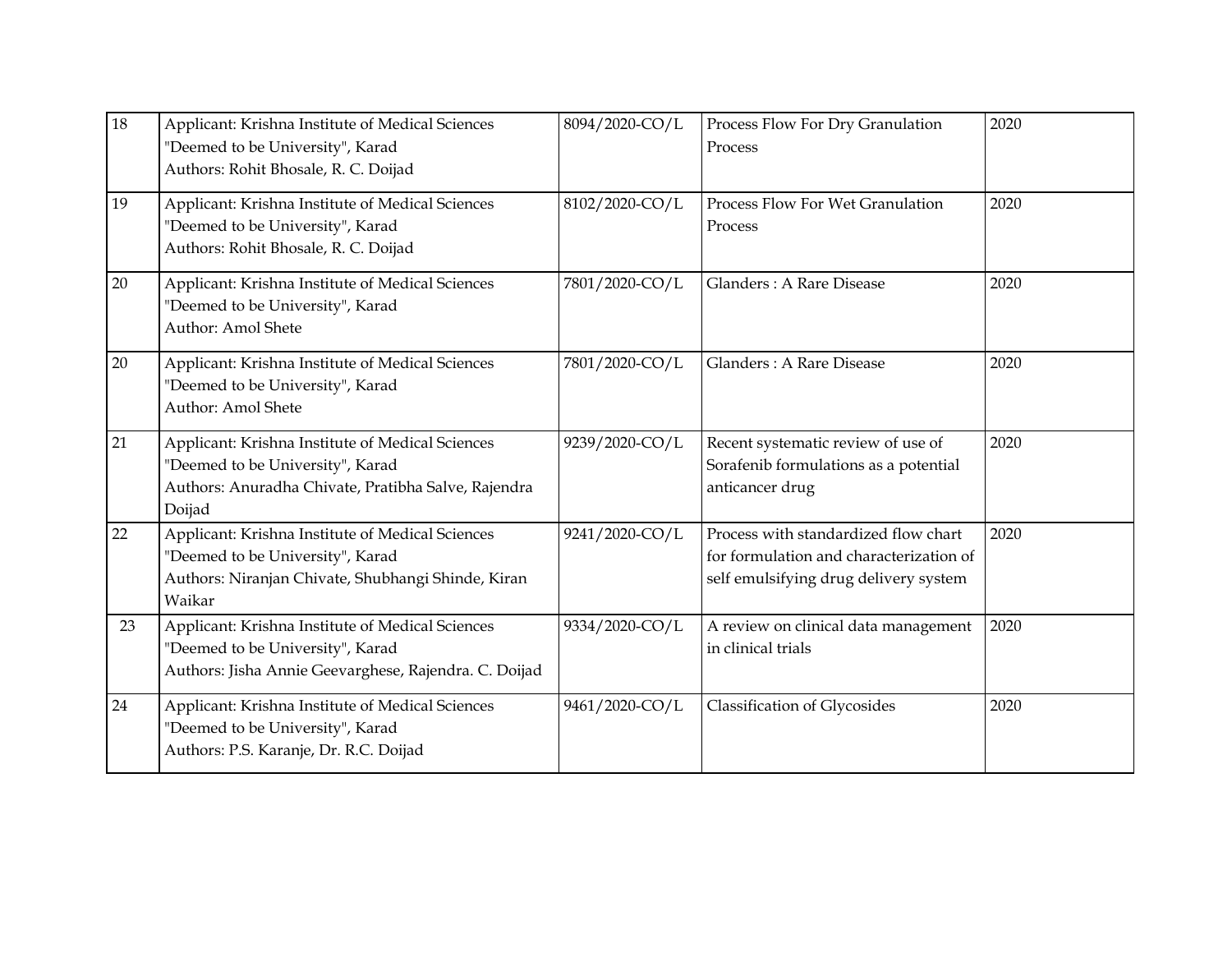| 25 | Applicant: Krishna Institute of Medical Sciences<br>"Deemed to be University", Karad<br>Author: Vishal Shah                                            | 10774/2020-CO/L | Quantitative Structure Property<br>Relationship                                              | 2020 |
|----|--------------------------------------------------------------------------------------------------------------------------------------------------------|-----------------|----------------------------------------------------------------------------------------------|------|
| 26 | Applicant: Krishna Institute of Medical Sciences<br>'Deemed to be University", Karad<br>Authors: Akshada Koparde, Rajendra C. Doijad, Anup<br>A. Patil | 11358/2020-CO/L | Extraction scheme for isolation of<br>phenanthrene alkaloids from Eulophia<br>ochreata Lindl | 2020 |
| 27 | Applicant: Krishna Institute of Medical Sciences<br>'Deemed to be University", Karad<br>Authors: Akshada Koparde, Rajendra C. Doijad, Anup<br>A. Patil | 11351/2020-CO/L | Questionnaire on views of students on<br>their chosen pharmacy as a<br>professional career   | 2020 |
| 28 | Applicant: Krishna Institute of Medical Sciences<br>'Deemed to be University", Karad<br>Authors: Anup A. Patil, Rajendra C. Doijad, Akshada<br>Koparde | 11360/2020-CO/L | Homeopathic medicines for treatment<br>for skin diseases                                     | 2020 |
| 29 | Applicant: Krishna Institute of Medical Sciences<br>"Deemed to be University", Karad<br>Authors: Manisha N. Veer, R. C. Doijad                         | 14735/2020-CO/L | Introduction and Classification of<br>Prodrugs                                               | 2020 |
| 30 | Applicant: Krishna Institute of Medical Sciences<br>'Deemed to be University", Karad<br>Authors: Manisha N. Veer, R. C. Doijad                         | 14736/2020-CO/L | Mechanism of action of nitrogen<br>mustards (antineoplastic agents)                          | 2020 |
| 31 | Applicant: Krishna Institute of Medical Sciences<br>'Deemed to be University", Karad<br>Authors: Amol Shete, R. C. Doijad                              | 14235/2020-CO/L | Tables for Calculation of Solubility<br>Parameters of Albendazole By<br>Different Methods    | 2020 |
| 32 | Applicant: Krishna Institute of Medical Sciences<br>'Deemed to be University", Karad<br>Authors: Amol Shete, R. C. Doijad                              | 14234/2020-CO/L | Tables for Calculation of Solubility<br>Parameters of Itraconazole By Different<br>Methods   | 2020 |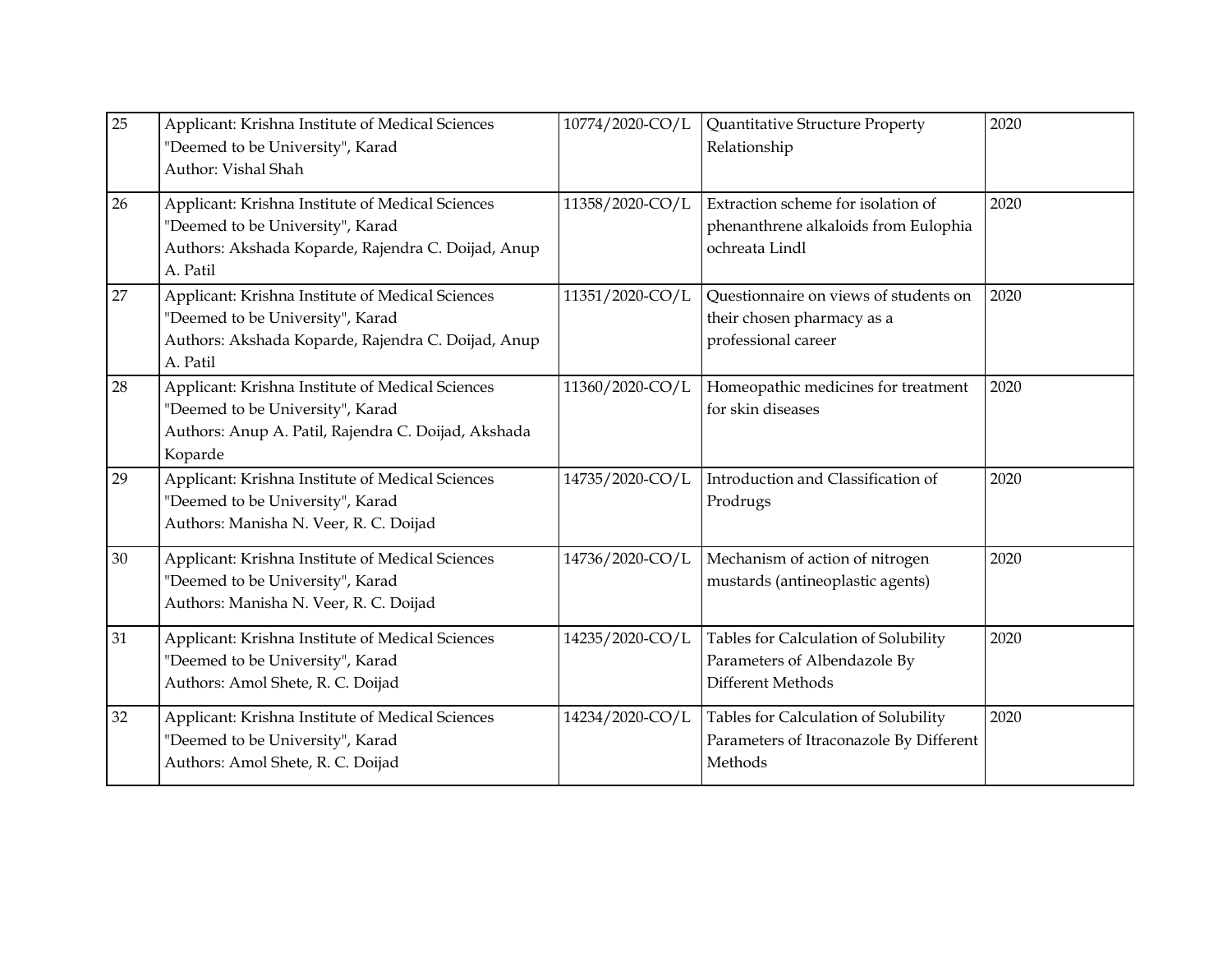| 33 | Applicant: Krishna Institute of Medical Sciences<br>"Deemed to be University", Karad<br>Author: Nutan V. Shah, Vishal V. Shah, Shubhangi A.<br>Patil  | 15532/2020-CO/L             | Role of Pharmacist in Transforming<br>Global Health                                                                        | 2020 |
|----|-------------------------------------------------------------------------------------------------------------------------------------------------------|-----------------------------|----------------------------------------------------------------------------------------------------------------------------|------|
| 34 | Applicant: Krishna Institute of Medical Sciences<br>"Deemed to be University", Karad<br>Author: Rajendra. C. Doijad                                   | 15294/2020-CO/L             | Academic Diary For Faculty Members                                                                                         | 2020 |
| 35 | Applicant: Krishna Institute of Medical Sciences<br>"Deemed to be University", Karad<br>Authors: Nutan V. Shah, Vishal V. Shah, Shubhangi A.<br>Patil | 15528/2020-CO/L             | Mnemonics for remembering schedules 2020<br>to the act, as per Drugs and Cosmetics<br>Act, 1940 and Rules made Thereunder. |      |
| 36 | Applicant: Krishna Institute of Medical Sciences<br>"Deemed to be University", Karad<br>Authors: Amol Shete, R. C. Doijad                             | 13882/2020-CO/L             | Mind map of mucoadhesive drug<br>delivery system                                                                           | 2020 |
| 37 | Applicant: Krishna Institute of Medical Sciences<br>"Deemed to be University", Karad<br>Authors: Rohit Bhosale, R. C. Doijad                          | 14413/2020-CO/L             | Process Flow For Hard Gelatin Capsule<br>Shell Manufacturing Process                                                       | 2020 |
| 38 | Applicant: Krishna Institute of Medical Sciences<br>"Deemed to be University", Karad<br>Author: Rajendra. C. Doijad                                   | 15319/2020-CO/L             | Mentorship System for Students                                                                                             | 2020 |
| 39 | Mrs. P.s. Karanje, Dr. R.C.Doijad                                                                                                                     | L-99348/2021<br>11/0/2/2021 | Journey of Aloe From Field To 2021<br>Market                                                                               |      |
| 40 | Dr. Rohit Bhosale, Dr. Rajendra Doijad                                                                                                                | L-101264/2021<br>05/04/2021 | Process Flow for Pellet Formation<br>Process                                                                               | 2021 |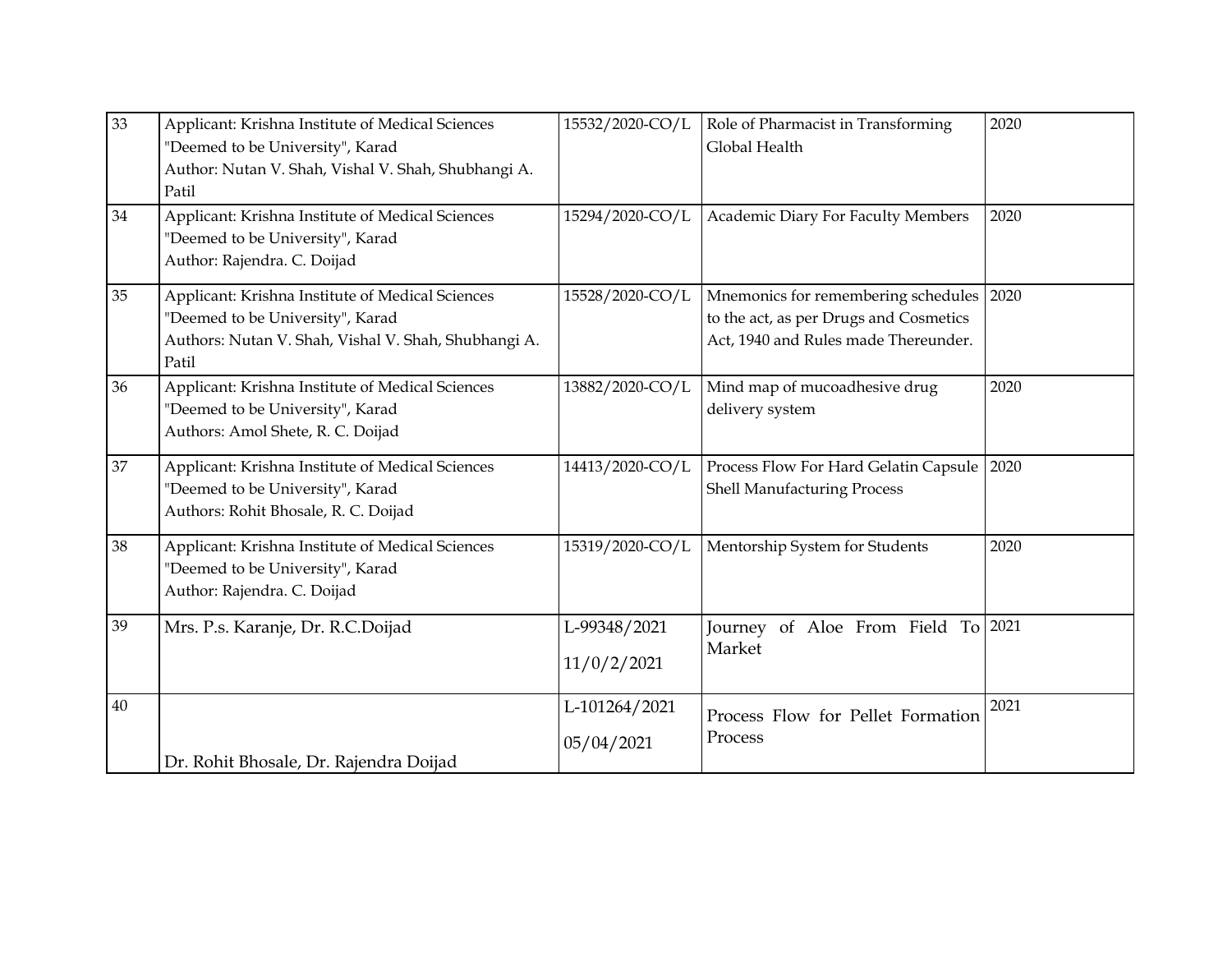| 41 | Dr. Mrs.akshada amit koparde                    | L-103852/2021               | Schematic<br>For                                                 | 2021       |
|----|-------------------------------------------------|-----------------------------|------------------------------------------------------------------|------------|
|    | Dr.r.c.doijad                                   | 28/05/2021                  | Representation<br>Isolation Of Gallic Acid From                  |            |
|    | Mr.anup patil                                   |                             | Eulophia Ochreata Lindl                                          |            |
| 42 | Dr. Mrs.akshada amit koparde                    | L-103854/2021               |                                                                  | 2021       |
|    | Dr.r.c.doijad                                   | 28/05/2021                  | Stepwise<br>representation<br>of<br>pathophysiology of Arthritis |            |
|    | Mr.anup patil                                   |                             |                                                                  |            |
| 43 | Mr.anup ashok patil,                            | L-103849/2021               | Effective homeopathic drugs<br>treatment of Piles according to   | for $2021$ |
|    | Dr.r.c.doijad,                                  | Dated<br>28/05/2021         | grade, severity, and                                             |            |
|    | Mrs a.a.koparde,                                |                             | Symptoms of piles                                                |            |
| 44 |                                                 | L-98748/2021;<br>18/01/2021 | An<br>overview<br>therapeutic<br>of<br>potential of Biochanin A  | 2021       |
|    | Miss. J.M.Gandhi, Dr. R.C.Doijad, Dr.S.A.Jadhav |                             |                                                                  |            |
| 45 |                                                 | L-98749/2021;<br>18/01/2021 | Synbiotics                                                       | 2021       |
|    | Miss. J.M.Gandhi, Dr. R.C.Doijad, Dr.S.A.Jadhav |                             |                                                                  |            |
| 46 |                                                 | L-104861/2021               | Design, development, formulation 2021                            |            |
|    | Dr. Doijad RC, Miss. Sadiya Patel               | 30/06/2021                  | and evaluation of conventional<br>tablets of Aceclofenac         |            |
| 47 |                                                 | L-104862/2021               | verapamil<br>Injection<br><sub>of</sub>                          | 2021       |
|    | Dr. Doijad RC, Miss. Vibhavari Gore             | 30/06/2021                  | hydrochloride                                                    |            |